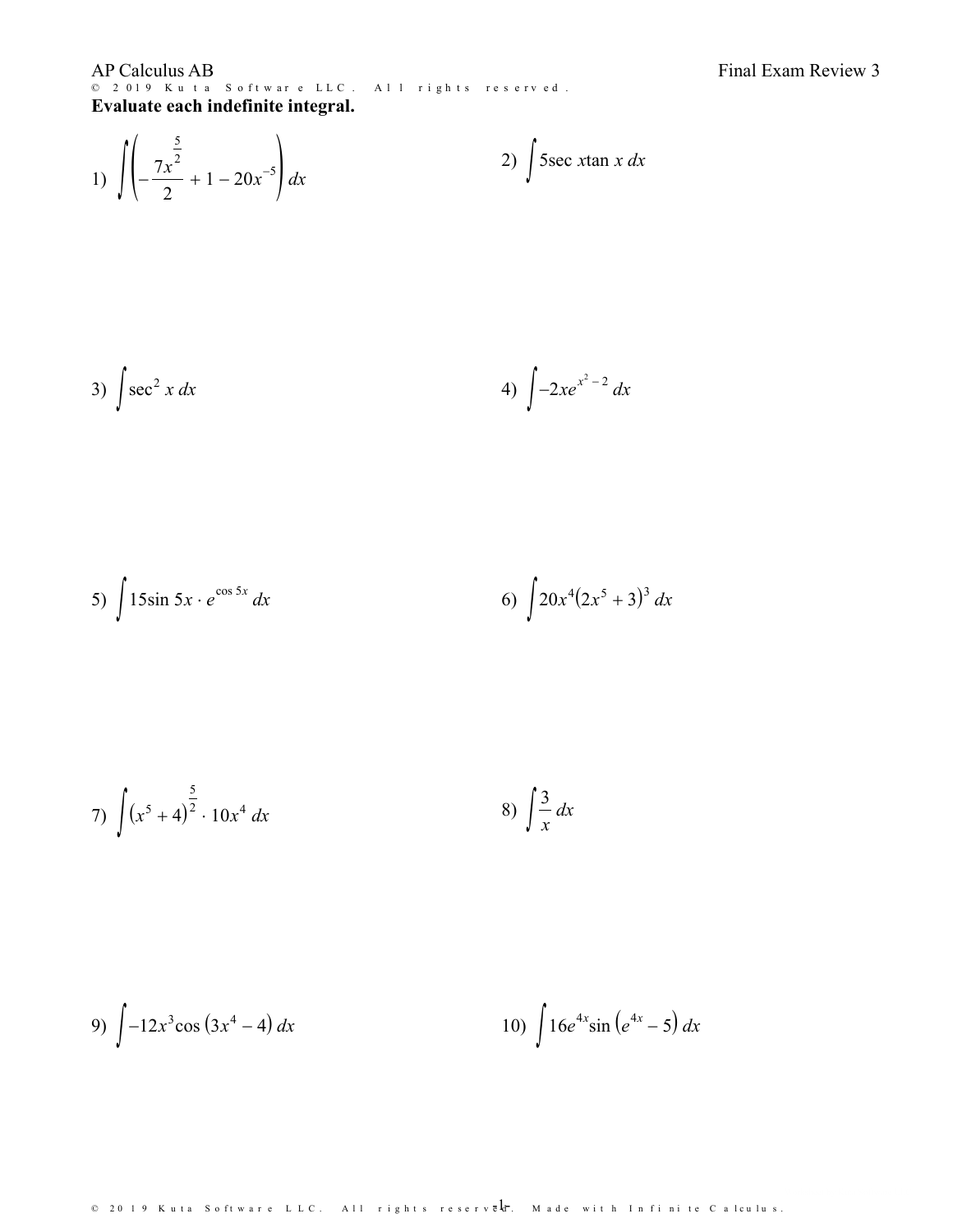Evaluate each definite integral.

11) 
$$
\int_0^3 \frac{4x}{(x^2+1)^2} dx
$$
 12) 
$$
\int_0^1 -8x(2x^2-3)^3 dx
$$

13) 
$$
\int_0^2 2e^{2x-4} dx
$$
 14) 
$$
\int_{-2}^1 (x^3 - 3x - 4) dx
$$

15) 
$$
\int_{-\frac{\pi}{4}}^{0} -2\sec^2 x \, dx
$$
 16) 
$$
\int_{2}^{5} \frac{5}{x^2} \, dx
$$

17) 
$$
\int_{-2}^{0} \frac{1}{2x-4} dx
$$
 18) 
$$
\int_{1}^{2} \frac{1}{x} dx
$$

19) 
$$
\int_0^1 -\frac{3}{(x+2)^3} dx
$$
 20) 
$$
\int_{-3}^0 2e^x dx
$$

21) 
$$
\int_{2}^{6} 2(2x-2)^{\frac{1}{3}} dx
$$
 22) 
$$
\int_{-4}^{-1} \frac{1}{x^2} dx
$$

 $\circ$  2019 Kuta Software LLC. All rights reserv $2d$ r. Made with Infinite Calculus.